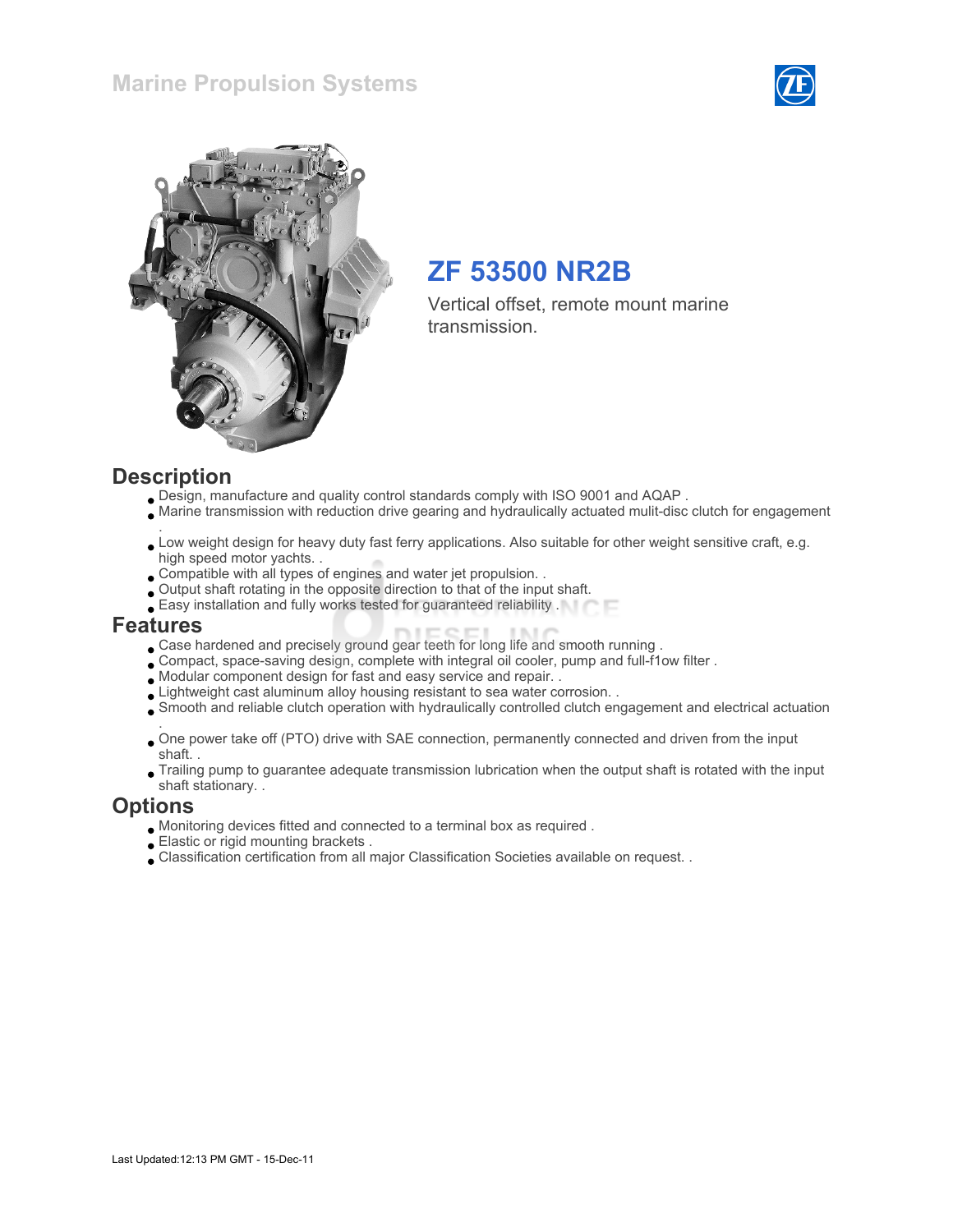# Ratings

# Light Duty

| <b>RATIOS</b>                                      | MAX.<br><b>TORQUE</b> |      | POWER/RPM |                                                                               |     | <b>INPUT POWER CAPACITY</b> | MAX.<br><b>RPM</b> |          |    |          |      |
|----------------------------------------------------|-----------------------|------|-----------|-------------------------------------------------------------------------------|-----|-----------------------------|--------------------|----------|----|----------|------|
|                                                    | Nm                    | ftlb | <b>kW</b> | hp                                                                            | kW. | hp                          | <b>kW</b>          | hp       | kW | hp       |      |
|                                                    |                       |      |           |                                                                               |     | 750 rpm                     |                    | 1000 rpm |    | 1300 rpm |      |
| 1.487, 1.694, 1.771, 1.853,<br>1.912, 2.129, 2.464 |                       |      |           | 75000   55317   7.8534   10.5316   5890   7899   7853   10532   10209   13691 |     |                             |                    |          |    |          | 1350 |

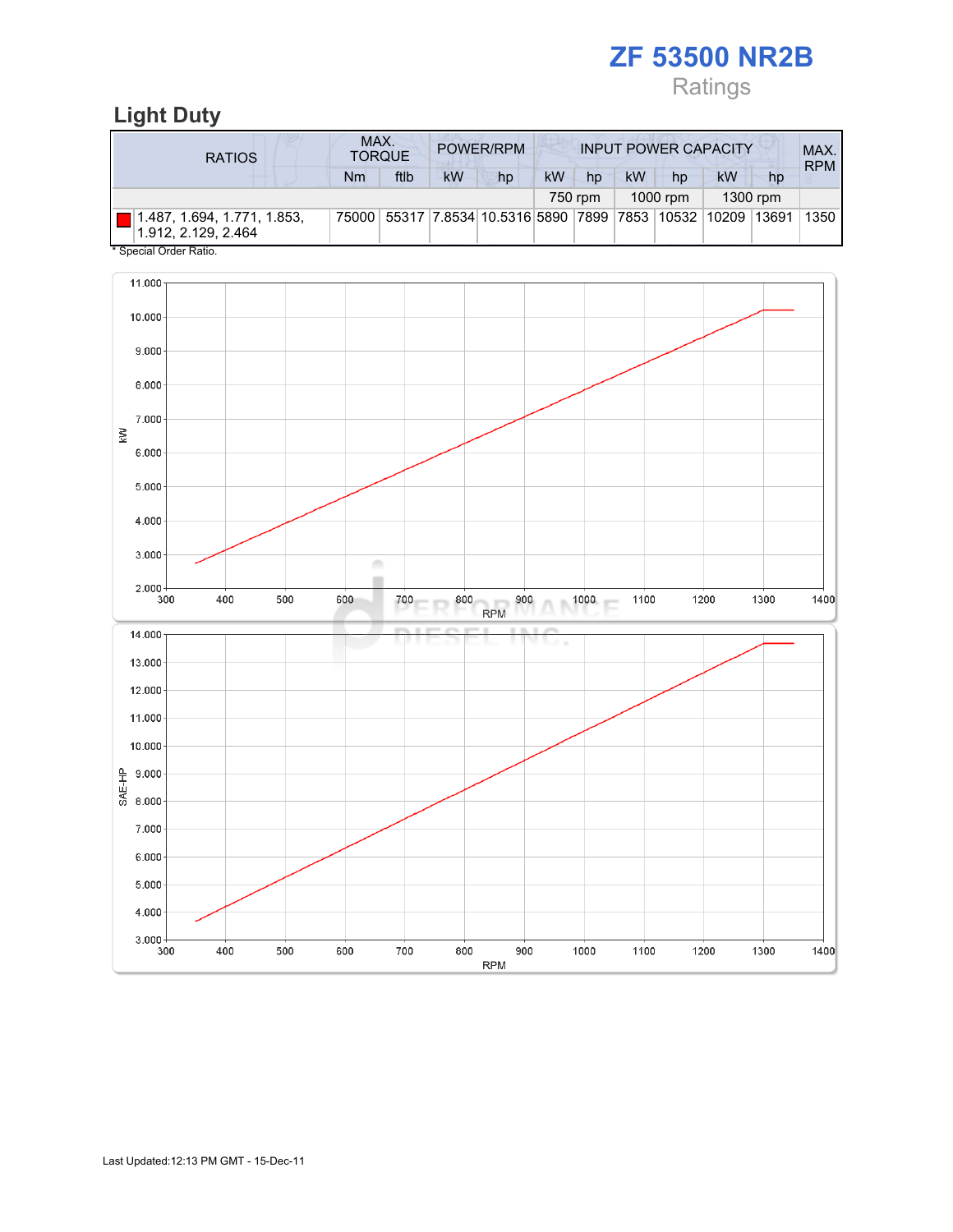# Ratings

## Medium Duty

| <b>RATIOS</b>                                      | MAX.<br>POWER/RPM<br><b>INPUT POWER CAPACITY</b><br><b>TORQUE</b> |                                                               |           |    |           |         |           |          |           | MAX.<br><b>RPM</b> |  |
|----------------------------------------------------|-------------------------------------------------------------------|---------------------------------------------------------------|-----------|----|-----------|---------|-----------|----------|-----------|--------------------|--|
|                                                    | Nm                                                                | ftlb                                                          | <b>kW</b> | hp | <b>kW</b> | hp      | <b>kW</b> | hp       | <b>kW</b> | hp                 |  |
|                                                    |                                                                   |                                                               |           |    |           | 750 rpm |           | 1000 rpm |           | $1200$ rpm         |  |
| 1.487, 1.694, 1.771, 1.853,<br>1.912, 2.129, 2.464 |                                                                   | 70000 51629 7.3298 9.8295 5497 7372 7330 9829 8796 11795 1350 |           |    |           |         |           |          |           |                    |  |
| * Special Order Ratio.                             |                                                                   |                                                               |           |    |           |         |           |          |           |                    |  |

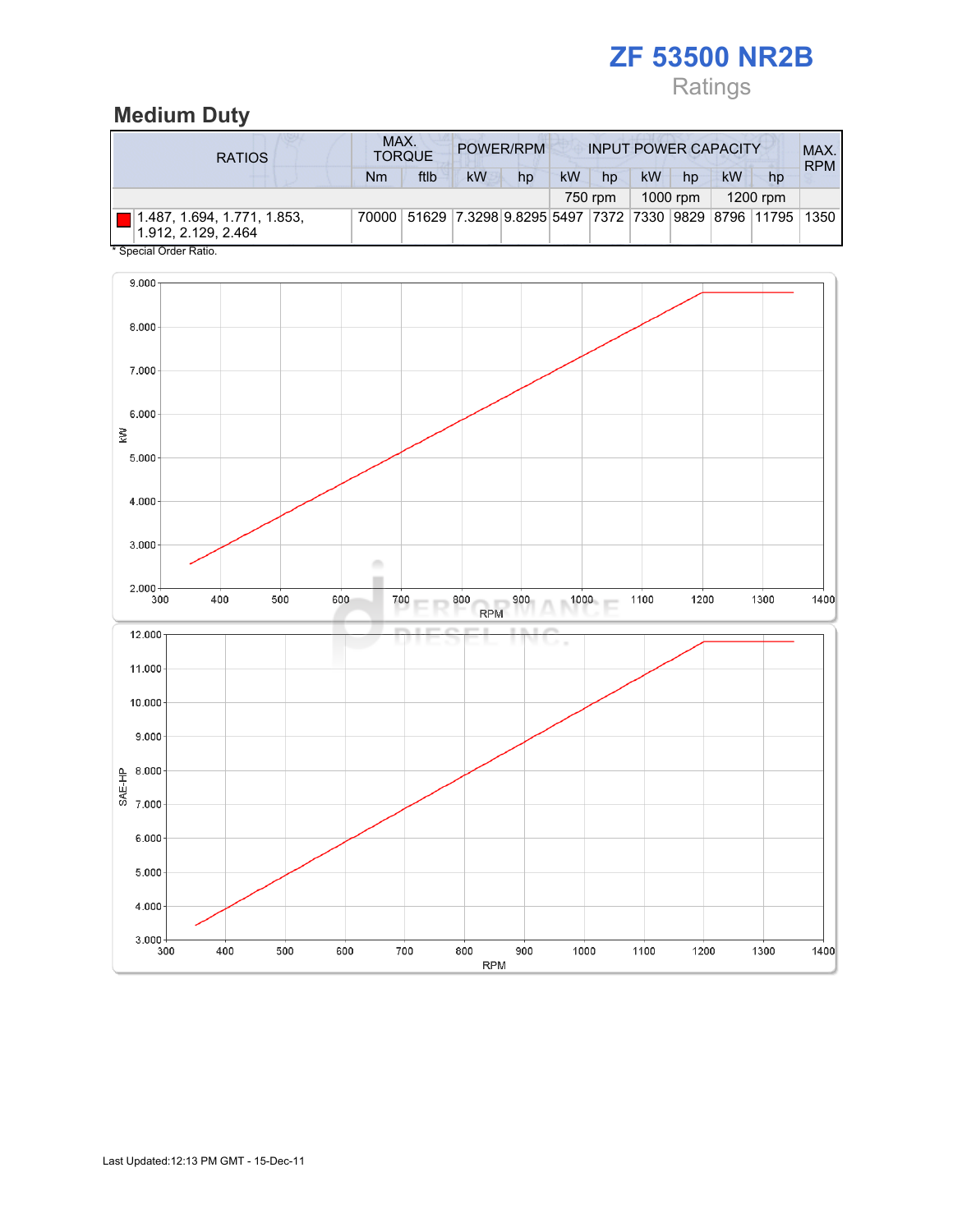# Ratings

## Continuous Duty

| <b>RATIOS</b>                                                                                                           |  | <b>MAX. TORQUE POWER/RPM</b> |           |    |           | <b>INPUT POWER CAPACITY</b> |           |         |           |          | MAX.       |
|-------------------------------------------------------------------------------------------------------------------------|--|------------------------------|-----------|----|-----------|-----------------------------|-----------|---------|-----------|----------|------------|
|                                                                                                                         |  | ftlb                         | <b>kW</b> | hp | <b>kW</b> | hp                          | <b>kW</b> | hp      | <b>kW</b> | hp       | <b>RPM</b> |
|                                                                                                                         |  |                              |           |    |           | 750 rpm                     |           | 900 rpm |           | 1000 rpm |            |
| 1.487, 1.694, 1.771, 1.853, 1.912,  70000 51629 7.3298 9.8295 5497  7372  6597  8847  7330  9829 1350  <br> 2.129.2.464 |  |                              |           |    |           |                             |           |         |           |          |            |

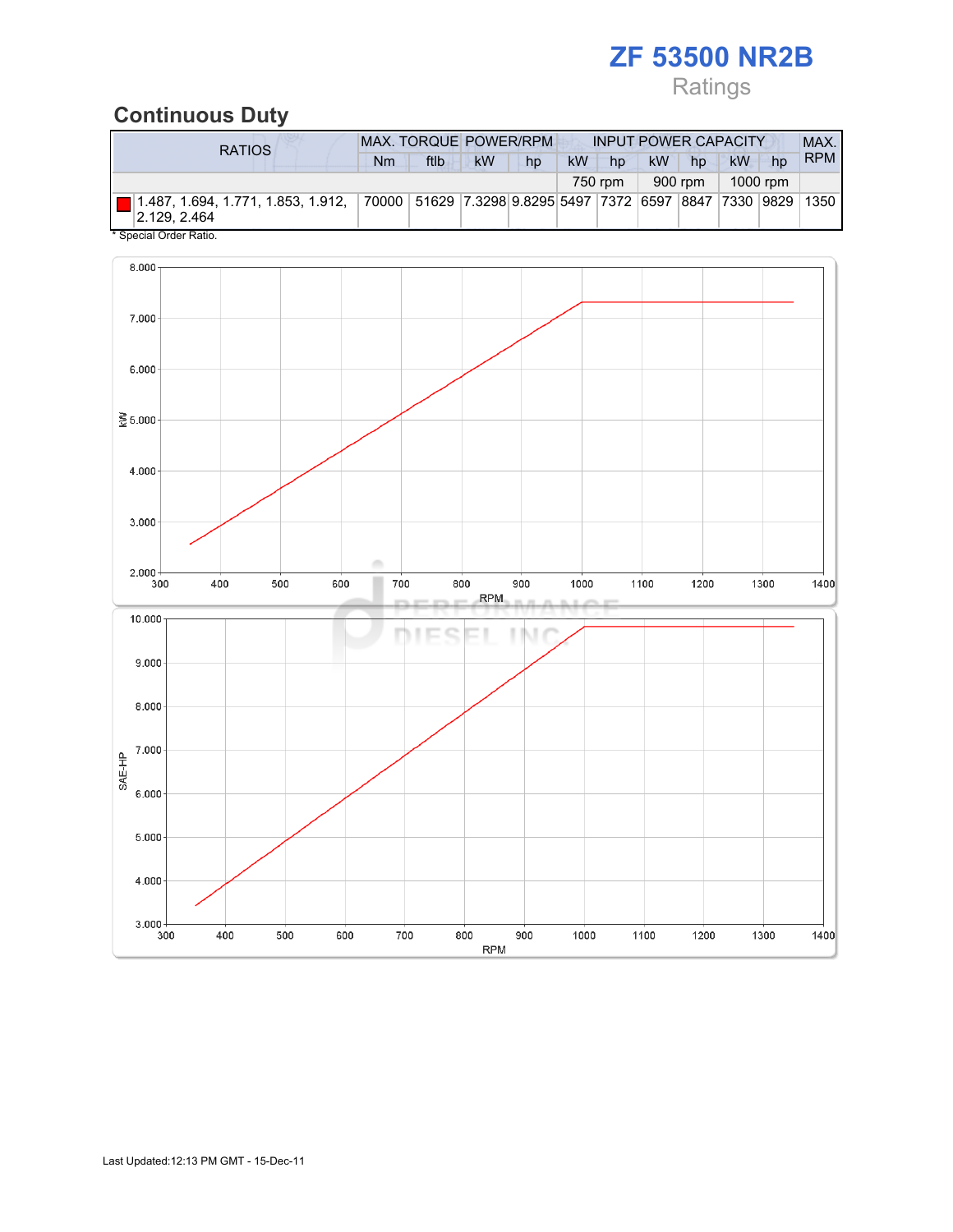ZF 53500 NR2B **Dimensions** 



|            |                |                | mm (inches)    |            |                          |                            |                |
|------------|----------------|----------------|----------------|------------|--------------------------|----------------------------|----------------|
|            | B <sub>1</sub> | B <sub>2</sub> | H <sub>1</sub> | H2         |                          |                            | L <sub>2</sub> |
| 600 (23.6) | 575 (22.6)     | 575 (22.6)     | 1,400(55.1)    | 770 (30.3) | $\overline{\phantom{0}}$ | 995 (39.2)                 | 746 (29.4)     |
|            |                | Weight kg (lb) |                |            |                          | Oil Capacity Litre (US qt) |                |
|            |                | 3,980(8,756)   |                |            | 200 (212)                |                            |                |
|            |                |                |                |            |                          |                            |                |

#### Output Coupling Dimensions N.

i.

|    |                 |               |    |               |    |                                                         | <b>Bolt Holes</b> |              |      |  |  |
|----|-----------------|---------------|----|---------------|----|---------------------------------------------------------|-------------------|--------------|------|--|--|
|    |                 |               |    |               |    |                                                         | No.               | Diameter (E) |      |  |  |
| mm | mm <sub>1</sub> | $\mathsf{In}$ | mm | $\mathsf{In}$ | mm |                                                         |                   | mm           |      |  |  |
|    |                 |               |    |               |    | 575   22.6   500   19.7   320   12.6   50.0   1.97   18 |                   | 37.0         | 1.46 |  |  |